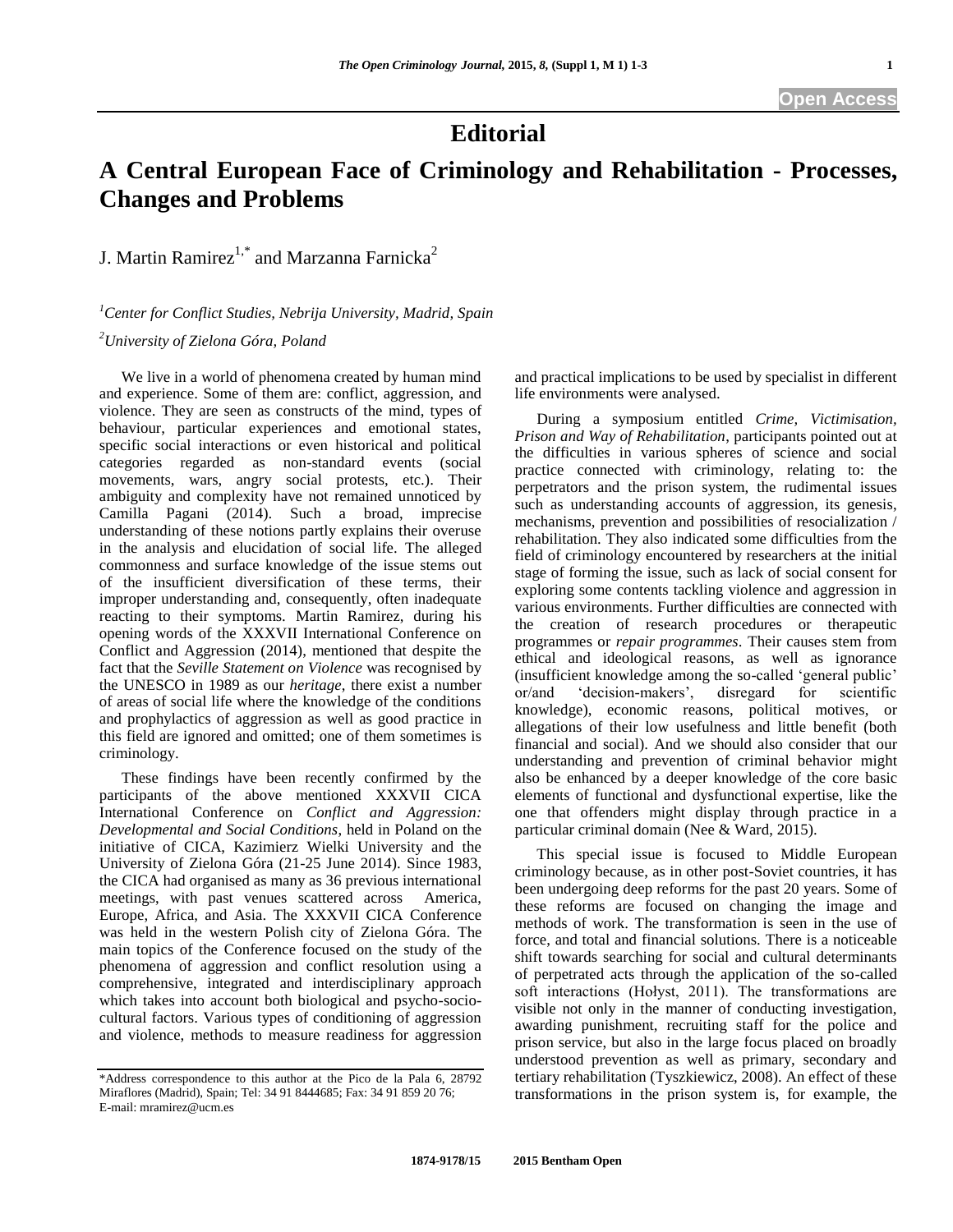recruitment of personnel with a pedagogical (rather than exclusively police and legal) background. Furthermore, it must be emphasized, attention is paid not only to the material conditions provided to convicts but also to the general climate of interpersonal relations from the time of detaining a suspect, through the trial and period spent in a penitentiary institution, up to the return and re-adaptation to society. The so-called Mother and Child Homes have been established for convicted mothers with small children, and a system of probation for prisoners" families has been put into operation. At present, Central European criminology faces the challenge of finding a balance between sociocultural methods and hard evidence supplied by neurobiological sciences. One example is the abolition of capital punishment and the adoption of the maximum prison sentence of 25 years on the one hand, and the problem of surveillance of serial murderers who are released from prison on the other. It represents a specific Foucauldian dilemma between punishment and surveillance under conditions of economic transformations, scientific achievements and limited financial resources (Foucault, 1998).

Some of Foucault"s considerations concerning the biological grounds for developmental opportunities and the functioning of people aroused controversies which made some of his concepts contemporarily omitted. It is a controversial proposal to differentiate people based on features independent of them (genetic basis) and underestimating social elements that influence the development of individuals, their free will, decisions and choices. The concerns of the specialists and the so-called decision-makers stem from history which abounded in cases when the knowledge of biological/genetic-based differences within our species was overused for justifying a different treatment of such individuals or implementing different laws. Such dilemmas are inexistent for court experts who use all available data (genetic, medical, results of psychological tests) to minimize the risk of erroneous decisions and conclusions (some of them make use of the "hidden" information (gender, age, DNA code, history of the family, etc.)). The present study is an outline of the current discourse in the field of correctional psychology which can be observed in young EU member states from Central Europe (countries of the post-Soviet bloc).

The Polish penitentiary system has a population of eighty thousand prisoners. In accordance with data collected by the Central Board of the Prison Service, in 2014 the number of the arrested, and also of the convicted: for homicides – amounted to more than five thousand, for armed robberies and extortion rackets – to more than twelve thousand, for crimes against public security – to more than five thousand as well, for bullying – to another five thousand and for belonging to organized criminal groups, including also the armed ones – to nearly one thousand (Piotrowski & Królikowska, 2012). These data give rise to the conclusion that nearly a half of the imprisoned have committed crimes involving aggression and violence. Approximately 200 of the prisoners annually are qualified as 'dangerous'; the definition, in accordance with the Criminal Executive Code, includes 'convicts posing a serious threat to the society, or a serious threat to the security of a penitentiary facility'. Every year, approximately 150 physical assaults on the penitentiary

personnel are recorded. No one records incidents of offensive and rude behaviour any more. Drawing up the picture of the population of the imprisoned, one cannot forget about international gangs, people sentenced for terrorism, perpetrators of kidnapping for ransom, professional killers, and also contract killers, who constitute *signum temporis*, and who are a challenge to the contemporary penitentiary system (Edens, & Ruiz, 2009). The need to adjust the penitentiary system to the changing population of the imprisoned has resulted, among others, in appointing the permanent Interventional Groups of the Prison Service by the Director-General of the Prison Service (Piotrowski & Poklek, 2012).

Results of scientific research on the activities of the Prison Service in Poland are rarely published in professional literature. This fact is thought-provoking, as the occupation in the Prison Service has its own distinctive character. Any prison is a total institution, and rules governing its daily activity do not always meet the needs of both prisoners and their guards. Consequently, an accumulation of potential and real emergencies (threats, disturbances, conflicts, strains) may occur, resulting in frustration and occupation-related stress, which in turn can lead to an increase in aggression level and provoke aggressive behaviours.

The present top hot issue of *The Open Criminology Journal* aims to present Czech and Polish research in the field of criminology and the problems encountered in area connected with changes. It is an attempt to join the global discussion on creating conditions and key points connected with the risk of personality and behaviour pathologization from an individual and social perspective. This issue contains four articles and has been divided into three sections.

In the first section, the Czech psychologist Simona Musilova presents the analysis of the situation in the Czech Republic regarding the general perception of delinquency, co-existence with people of a different nationality, the tendency to become offender or victim. There are many problems connected with the social exclusion of other nationality representatives, and these problems lack obvious solutions. Some of them are caused by locally increased crime rates of minorities coupled with greater rates of victimization.

The second section of the issue presents two articles devoted to research on prison service in Poland. More specifically, the texts published in this section deal with determining factors for perpetrator-type aggressive behaviour among prison functionaries. The first article, entitled *Prison Staff Aggression and its Determinants,* deals with aggressive behaviour of prison staff – an issue of significant cognitive and pragmatic importance, as well as with the factors influencing the level of such aggression. The authors Jerzy Herberger and Ernest Magda, have assumed that aggression and its symptoms increase along with dysfunctionality of the family environment and the level of occupational stress, and the level of occupational stress rises with dysfunctionality of the family environment.

In the second article of this second section, Marzanna Farnicka focuses on an educational system for the future